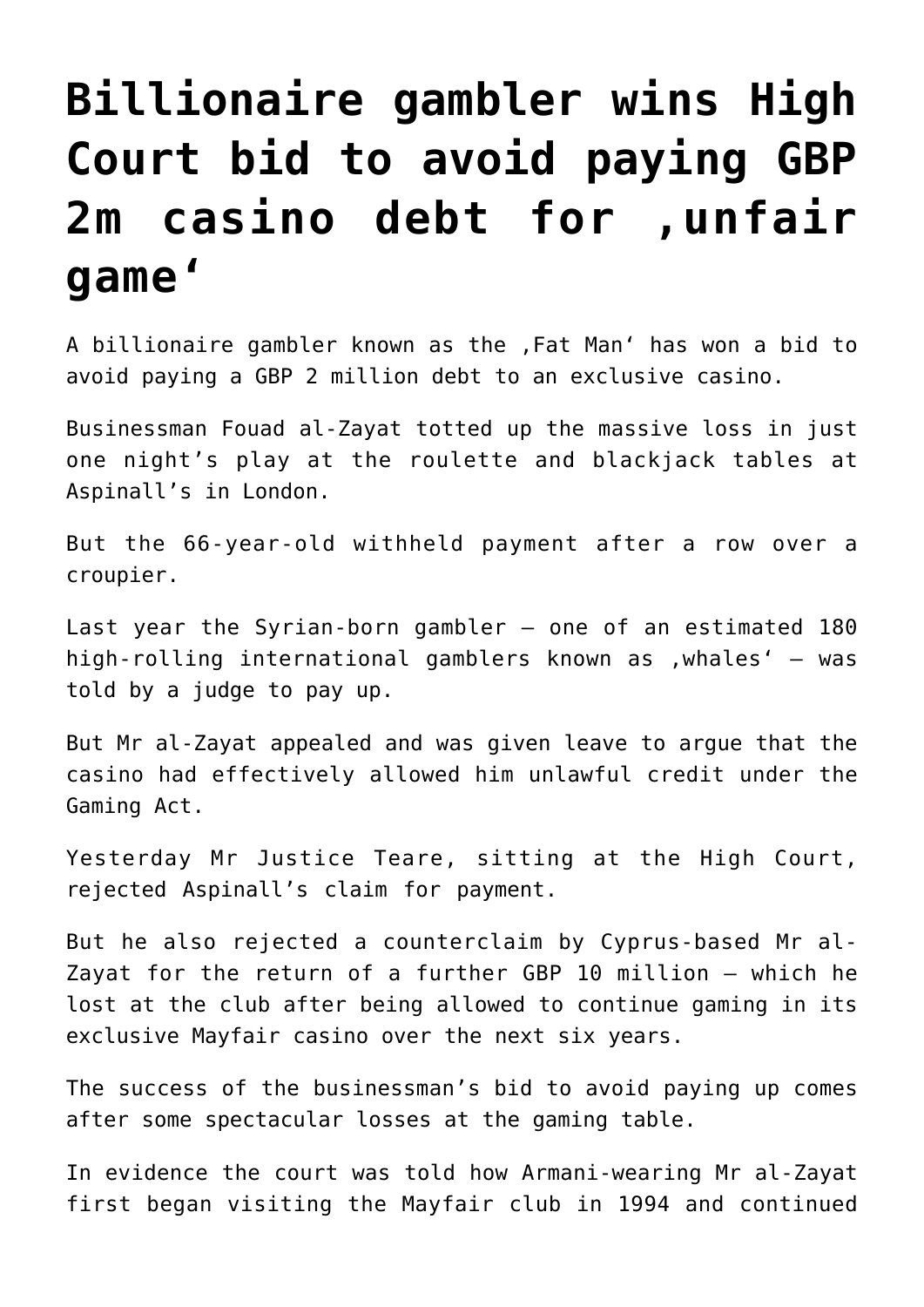gambling there until 2006.

The dispute unfolded in the middle of a 12-year run of losses in which he gambled an incredible GBP 91.5 million – and which cost him GBP 23.2 million.

In the early years he gambled tens and hundreds of thousands of pounds in a single night.

Then in 1999 and 2000 he began to gamble more than GBP 1 million in a single night – the traditional definition of a 'whale'.

As Mr Justice Teare noted: .Not surprisingly he was regarded by the club as an important client who demanded and was shown respect.'

The night in question came on March 10, 2000. He drew four house cheques for GBP 500,000 of gaming tokens and lost it all.

During a hearing last year it emerged that the gambler asked for a change of croupiers but was told there was none available.

It was claimed that at 3.30am he found out there had been croupiers who could have taken over, became angry and demanded the return of the house cheques.

He said Aspinall's agreed to accept his own cheque for the house cheques on the understanding that it would not be presented until their dispute was settled.

The gambler then told his bank not to honour the cheque and claimed in court it represented credit which is unlawful under the Gaming Act.

The businessman, whose assets at the time of last year's hearing included a Boeing 747 and a GBP 200,000 Rolls Royce, told the club in 2001 that he was suffering , a financial low'.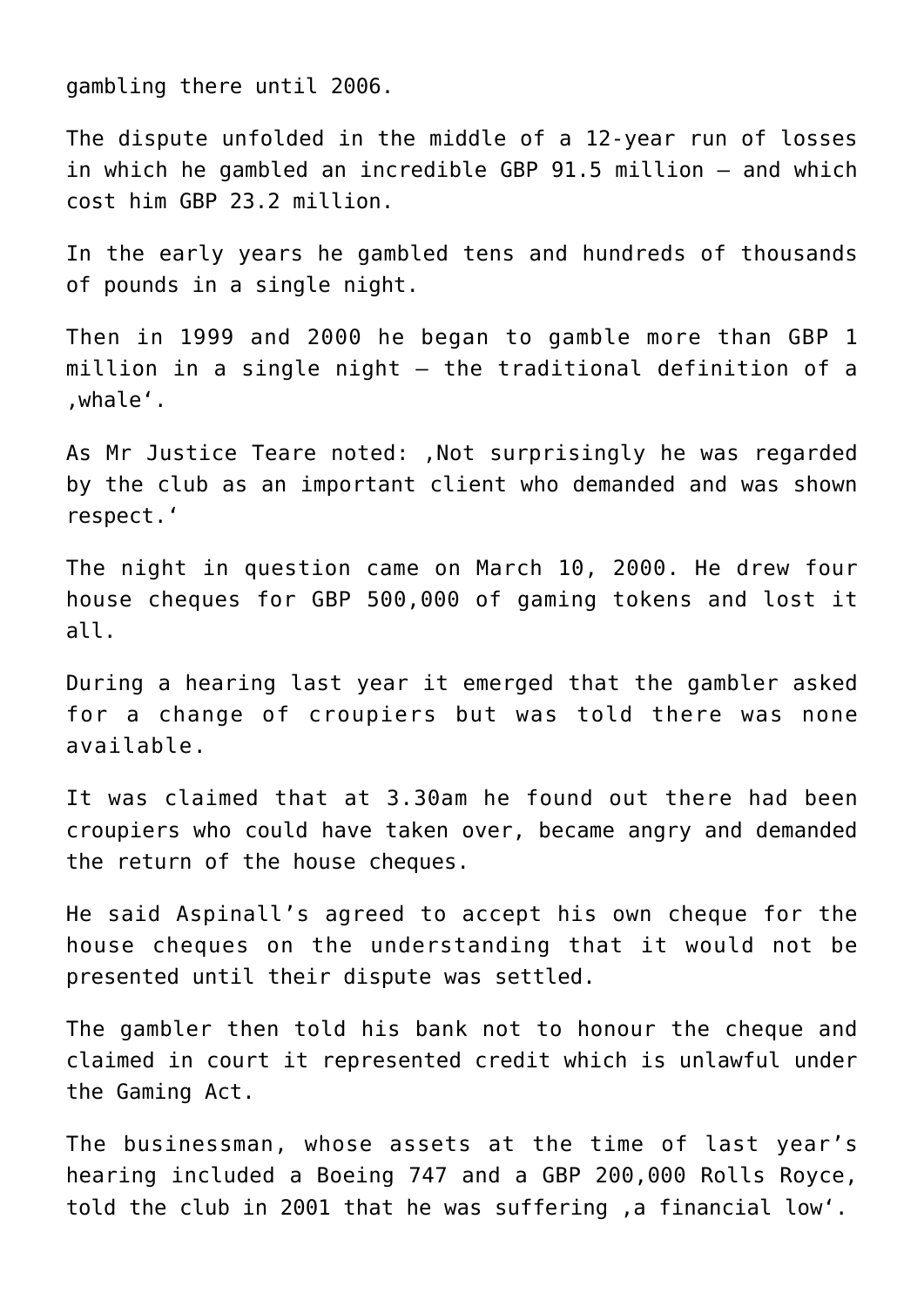He asked the club to allow him one year to pay, during which time he would continue to play at its tables. He said he would make repayments from the winnings.

Mr al-Zayat, who owns an aviation company, was allowed to keep playing at the club, but in cash. He gambled GBP 40.8 million between March 2000 and April 2006, and lost GBP 10.5 million.

But it was not until three days before the end of the six-year limitation period for a claim on the cheque in 2006 that proceedings were lodged.

The 15 stone businessman, known as a huge tipper, said that the club's actions meant it had given him unlawful credit.

But the club argued that all it had done was to forbear from suing its well-heeled client, and that forbearance could not amount to providing him credit.

Dismissing the claims, Mr Justice Teare commented that as a judge at an earlier hearing had remarked: , This is one of those cases which have everything to do with the law and nothing to do with justice.'

He ruled that credit had been allowed, and since that was the case the cheque was unenforceable.

A spokesman for Aspinall's said he had not comment on the outcome of the case. But a gaming source said that both the club and industry figures felt the judgement, flew in the face' of what they had understood in relation to the case.

In March 2002, the Ritz Casino issued a writ against Mr al-Zayat for allegedly bouncing seven cheques together worth GBP 3 million. Court papers revealed he gambled £30 million at the hotel in four years and lost nearly GBP 14 million in 156 visits.

The case was settled out of court and friends of the gambler said the Ritz later sent a team to persuade him to return to